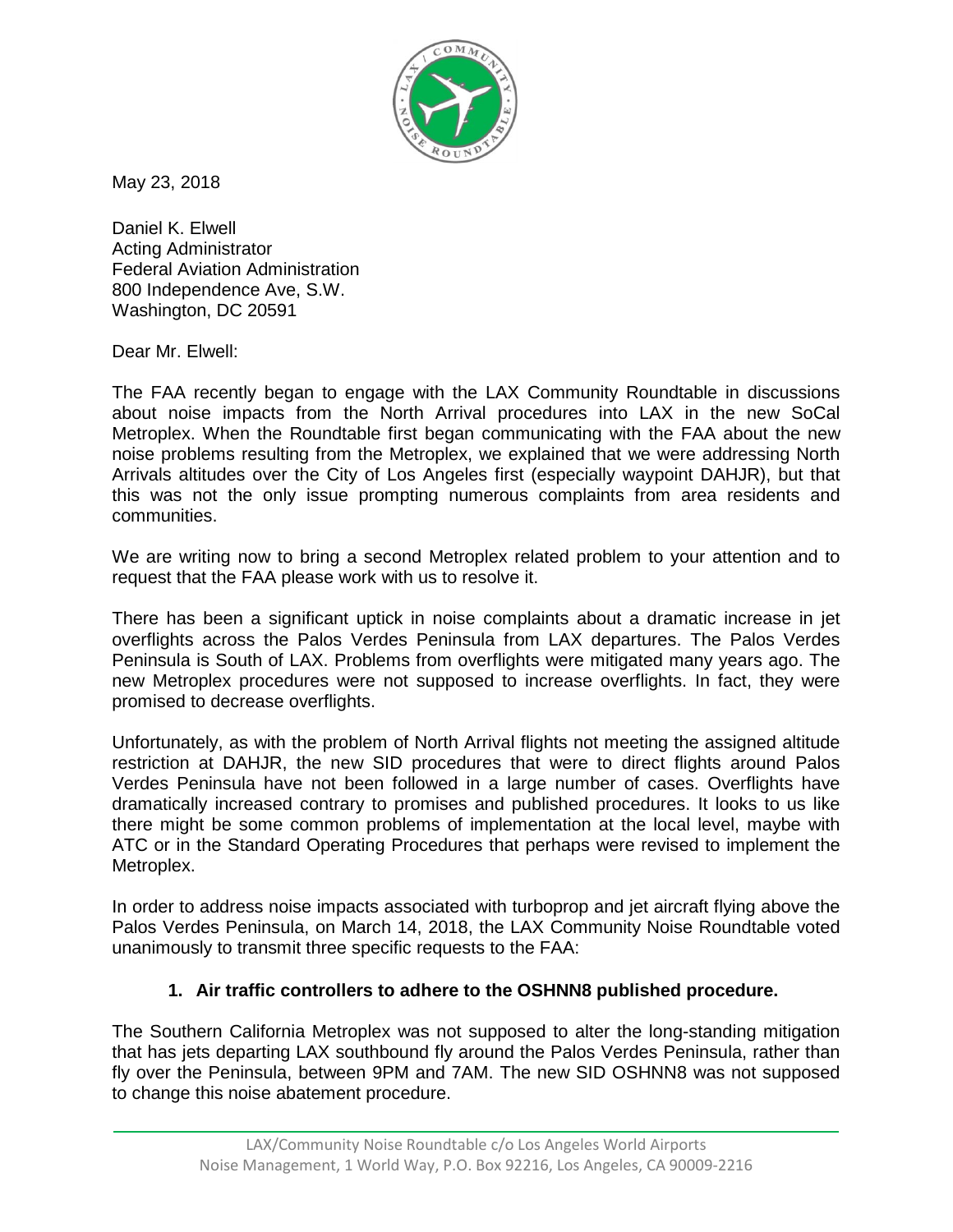Noise studies conducted by the FAA prior to Metroxplex implementation predicted there would be a reduction in noise on the Palos Verdes Peninsula under the new SID OSHNN8 procedure.

According to the Los Angeles World Airports (LAWA) statistics, Peninsula jet overflights averaged less than 200 per month prior to Metroplex implementation. Unfortunately, after Metroplex implementation, Peninsula jet overflights have more than doubled to 455 Peninsula overflights per month. This is affecting four cities on the Peninsula in addition to the City of Los Angeles San Pedro. Therefore, the Roundtable requests that air traffic controllers adhere to the OSHNN8 published procedure as presented during the Southern California Metroplex public hearings and Environmental Noise Assessment studies.

## 2. **When necessary for spacing, air traffic controllers vector jets from the OSHNN8 procedure beginning east of the HOLTZ WAYPOINT**.

The Roundtable understands that air traffic controllers sometimes need to vector jets from published procedures for safety. However, the Roundtable has been presented with evidence from a City of Rancho Palos Verdes citizen and the Roundtable representative for Rancho Palos Verdes that suggests some or much of the vectoring is not necessitated by safety concerns or traffic congestion. Recordings of air traffic controller communications with pilots and recordings of flight radar video show a frequent lack of surrounding aircraft when jets were vectored. This makes us wonder whether air traffic controllers are vectoring based on convenience.

The Roundtable notes that SCT standard operating procedure 8-3-2.a delineates distance and altitude policies when vectoring near or over the Peninsula. Therefore, the Roundtable requests when that, when necessary for legitimate spacing, air traffic controllers vector jets from the OSHNN8 procedure beginning east of the HOLTZ WAYPOINT. This will allow jets to overfly the ocean instead of the Peninsula and follow the OSHNN8 noise abatement procedure more closely.

## 3. **Air traffic controllers raise the 5,000-feet altitude restriction on Mokulele Airlines' Cessna Caravan turbo propellers overflying the Palos Verdes Peninsula.**

On July 12, 2017, LAWA staff noted that air traffic controllers were limiting Mokulele Cessna Caravan turbo propellers from overflying the Peninsula higher than 5,000 feet. The effect of the altitude restriction is lowering the oldest, loudest aircraft closest to Peninsula residents, which is exacerbated by early morning freight deliveries.

The Roundtable is not requesting a redesign of the Class Bravo airspace similar to RT letters written to the FAA in February 2004 and September 2012. Instead, the Roundtable notes a range of altitude between 5,000 feet to 9,000 feet which other turbo propellers overfly the Peninsula.

Even raising the altitude 1000-2000 feet for the Mokulele turbo propellers would help reduce the noise impact on Peninsula residents; therefore, the Roundtable requests that air traffic